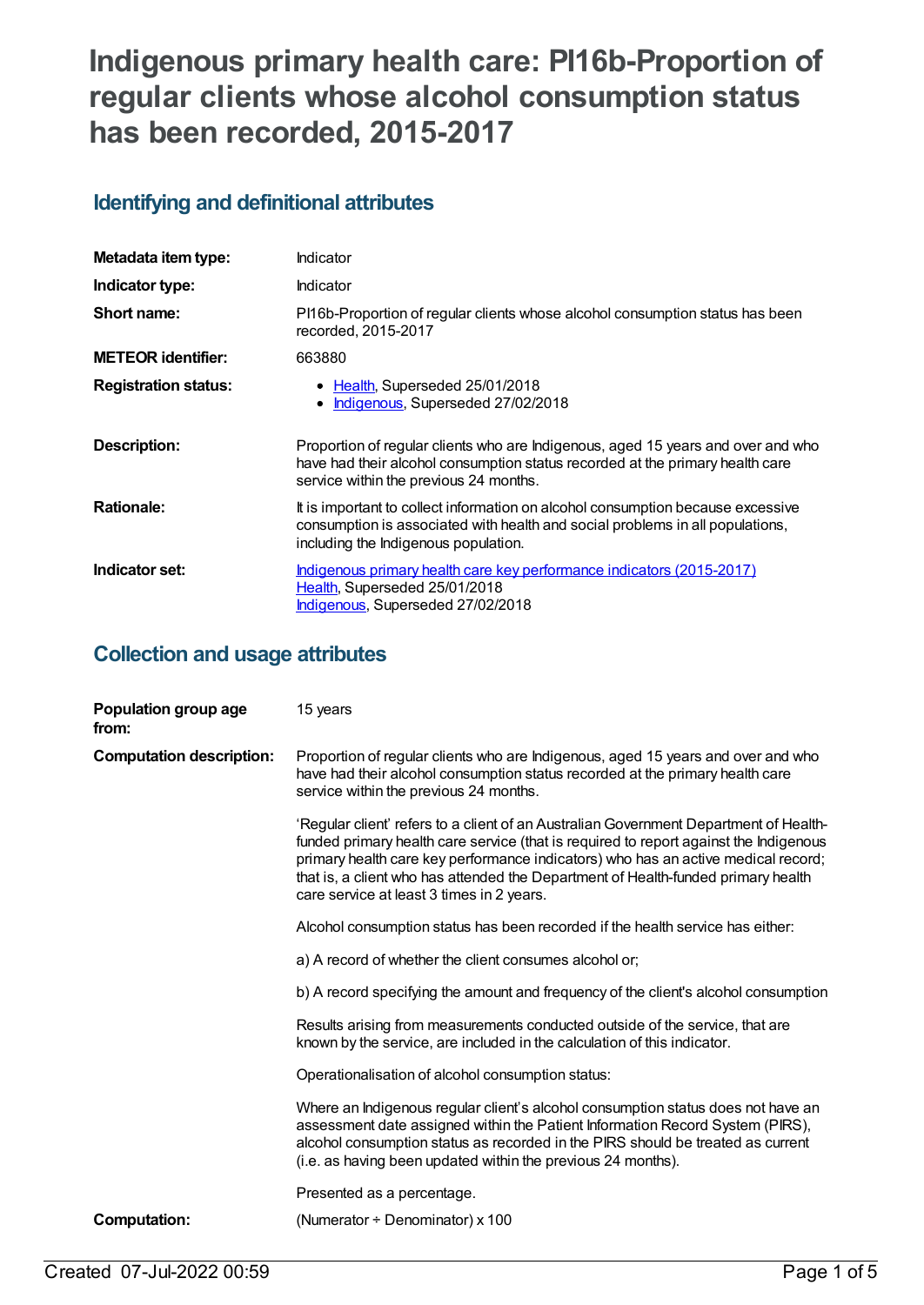| Numerator:                      | Number of regular clients who are Indigenous, aged 15 years and over and who<br>have had their alcohol consumption status recorded at the primary health care<br>service within the previous 24 months. |  |
|---------------------------------|---------------------------------------------------------------------------------------------------------------------------------------------------------------------------------------------------------|--|
| <b>Numerator data elements:</b> | Data Element / Data Set-                                                                                                                                                                                |  |
|                                 | Person-Indigenous status, code N                                                                                                                                                                        |  |
|                                 | Data Source                                                                                                                                                                                             |  |
|                                 | Indigenous primary health care data collection                                                                                                                                                          |  |
|                                 | NMDS / DSS                                                                                                                                                                                              |  |
|                                 | Indigenous primary health care DSS 2015-17                                                                                                                                                              |  |
|                                 |                                                                                                                                                                                                         |  |
|                                 | Data Element / Data Set-                                                                                                                                                                                |  |
|                                 | Person-age, total years N[NN]                                                                                                                                                                           |  |
|                                 | Data Source                                                                                                                                                                                             |  |
|                                 | Indigenous primary health care data collection                                                                                                                                                          |  |
|                                 | <b>NMDS / DSS</b>                                                                                                                                                                                       |  |
|                                 | Indigenous primary health care DSS 2015-17                                                                                                                                                              |  |
|                                 | Data Element / Data Set-                                                                                                                                                                                |  |
|                                 |                                                                                                                                                                                                         |  |
|                                 | Person-regular client indicator, yes/no code N                                                                                                                                                          |  |
|                                 | Data Source                                                                                                                                                                                             |  |
|                                 | Indigenous primary health care data collection                                                                                                                                                          |  |
|                                 | <b>NMDS / DSS</b>                                                                                                                                                                                       |  |
|                                 | Indigenous primary health care DSS 2015-17                                                                                                                                                              |  |
|                                 | Data Element / Data Set-                                                                                                                                                                                |  |
|                                 | Person-alcohol consumption status recorded indicator, yes/no code N                                                                                                                                     |  |
|                                 | Data Source                                                                                                                                                                                             |  |
|                                 | Indigenous primary health care data collection                                                                                                                                                          |  |
|                                 | NMDS / DSS                                                                                                                                                                                              |  |
|                                 | Indigenous primary health care DSS 2015-17                                                                                                                                                              |  |
|                                 |                                                                                                                                                                                                         |  |
| Denominator:                    | Total number of regular clients who are Indigenous and aged 15 years and over.                                                                                                                          |  |
|                                 |                                                                                                                                                                                                         |  |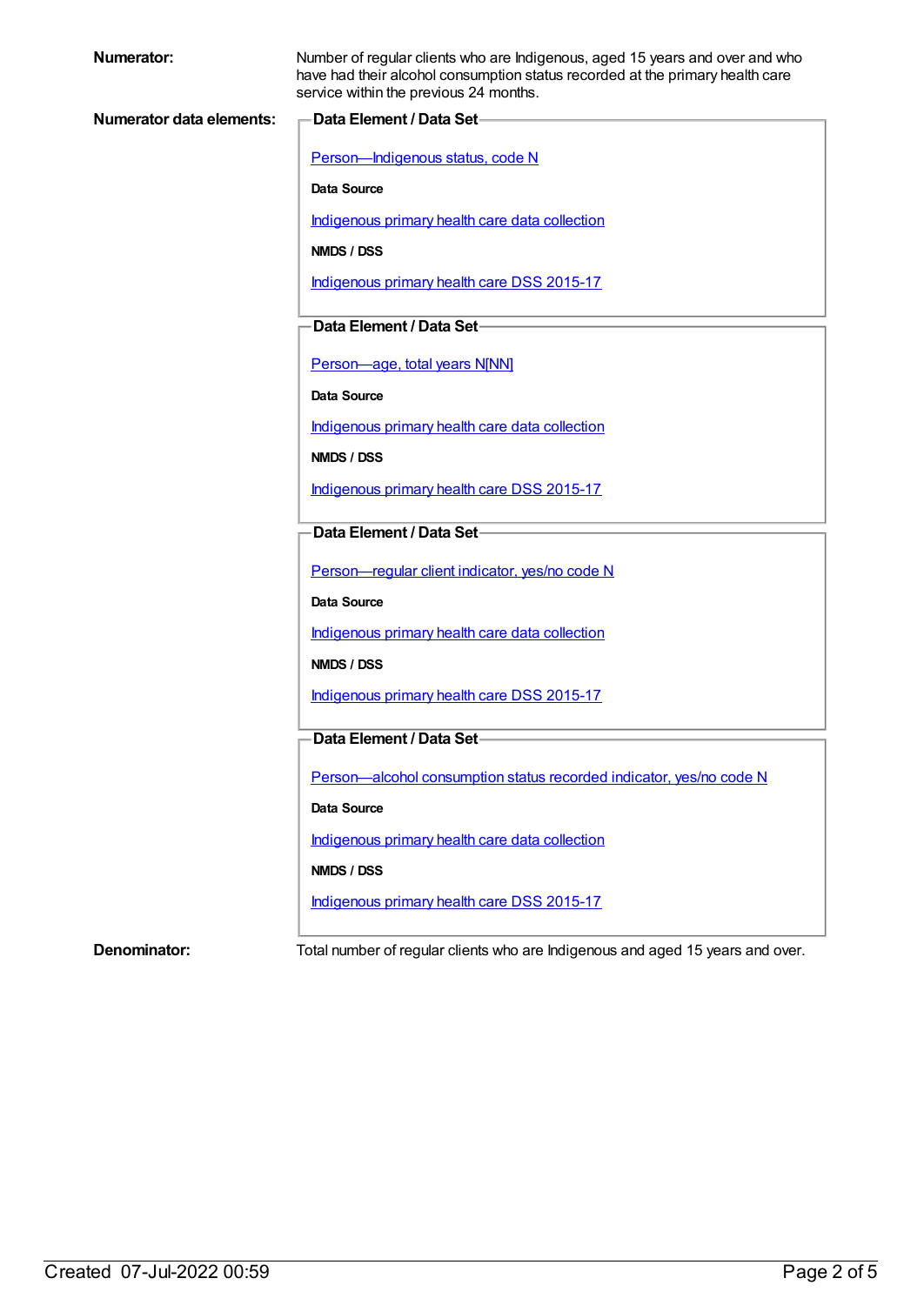#### **Denominator data elements:**

#### **Data Element / Data Set**

[Person—Indigenous](https://meteor.aihw.gov.au/content/291036) status, code N

**Data Source**

[Indigenous](https://meteor.aihw.gov.au/content/430643) primary health care data collection

**NMDS / DSS**

[Indigenous](https://meteor.aihw.gov.au/content/585036) primary health care DSS 2015-17

### **Data Element / Data Set**

[Person—age,](https://meteor.aihw.gov.au/content/303794) total years N[NN]

**Data Source**

[Indigenous](https://meteor.aihw.gov.au/content/430643) primary health care data collection

**NMDS / DSS**

[Indigenous](https://meteor.aihw.gov.au/content/585036) primary health care DSS 2015-17

**Guide for use**

Limited to persons aged 15 years and over.

#### **Data Element / Data Set**

[Person—regular](https://meteor.aihw.gov.au/content/436639) client indicator, yes/no code N

**Data Source**

[Indigenous](https://meteor.aihw.gov.au/content/430643) primary health care data collection

**NMDS / DSS**

[Indigenous](https://meteor.aihw.gov.au/content/585036) primary health care DSS 2015-17

**Disaggregation:** 1. Sex:

a) Male b) Female

2. Age: a) 15-24 years b) 25-34 years c) 35-44 years d) 45-54 years e) 55-64 years f) 65 years and over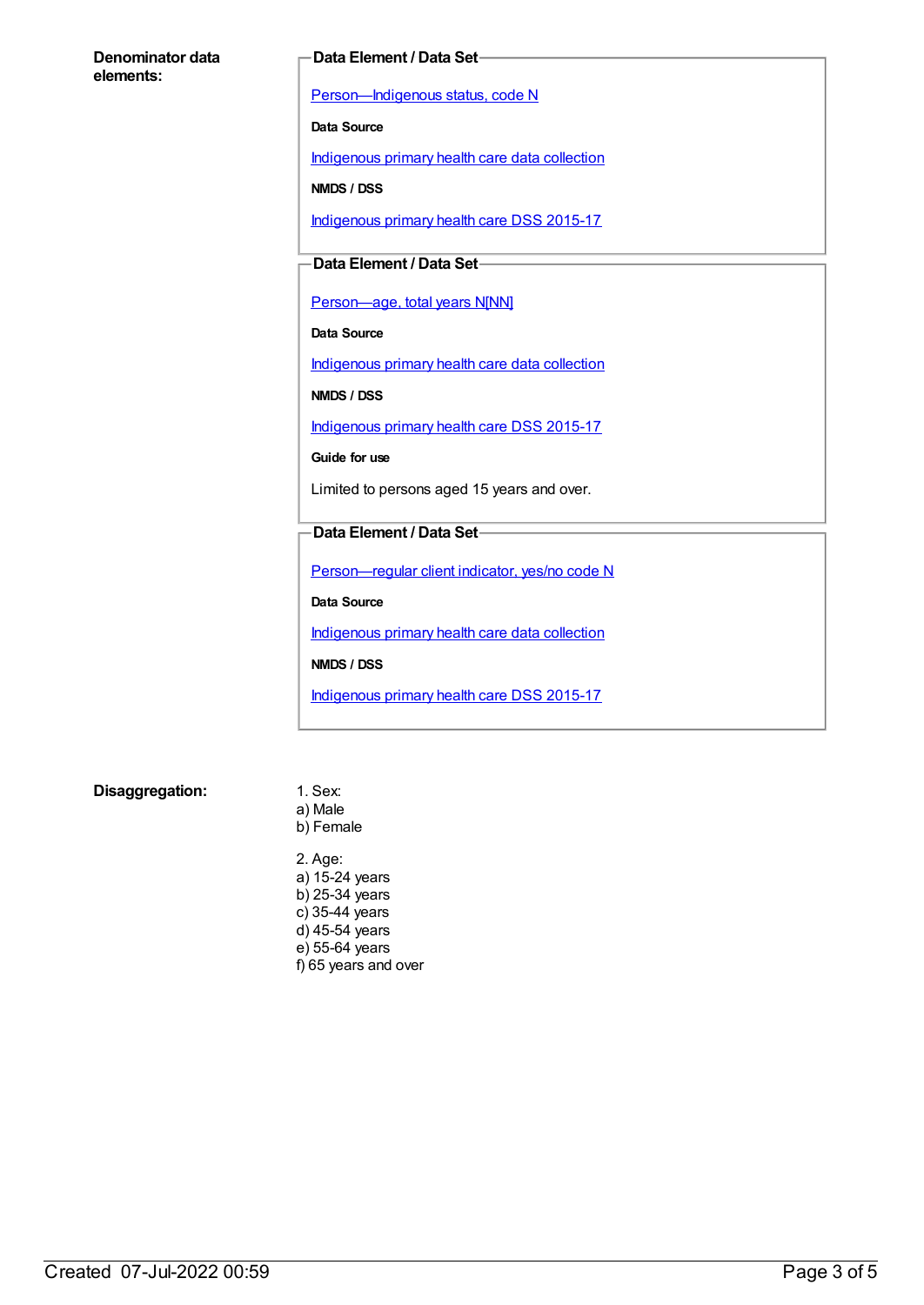#### **Data Element / Data Set**

[Person—sex,](https://meteor.aihw.gov.au/content/287316) code N

**Data Source**

[Indigenous](https://meteor.aihw.gov.au/content/430643) primary health care data collection

**NMDS / DSS**

[Indigenous](https://meteor.aihw.gov.au/content/585036) primary health care DSS 2015-17

### **Data Element / Data Set**

[Person—age,](https://meteor.aihw.gov.au/content/303794) total years N[NN]

**Data Source**

[Indigenous](https://meteor.aihw.gov.au/content/430643) primary health care data collection

**NMDS / DSS**

[Indigenous](https://meteor.aihw.gov.au/content/585036) primary health care DSS 2015-17

# **Representational attributes**

| <b>Indicator conceptual framework</b> |            |
|---------------------------------------|------------|
| Unit of measure:                      | Person     |
| Data type:                            | Real       |
| <b>Representation class:</b>          | Percentage |

| <b>Framework and</b> | <b>Health Behaviours</b> |
|----------------------|--------------------------|
| dimensions:          |                          |

# **Data source attributes**

**Data sources: Data Source** [Indigenous](https://meteor.aihw.gov.au/content/430643) primary health care data collection **Frequency** 6 monthly **Data custodian** Australian Institute of Health and Welfare.

# **Accountability attributes**

**Further data development /** Additional work is required on an agreed definition for 'alcohol consumption', **collection required:** particularly if this metadata item is to be linked to an indicator of the number or proportion of regular clients recorded as at risk of long-term harm from alcohol consumption.

### **Source and reference attributes**

| <b>Submitting organisation:</b> | Australian Institute of Health and Welfare |
|---------------------------------|--------------------------------------------|
|                                 |                                            |

AustralianGovernment Department of Health